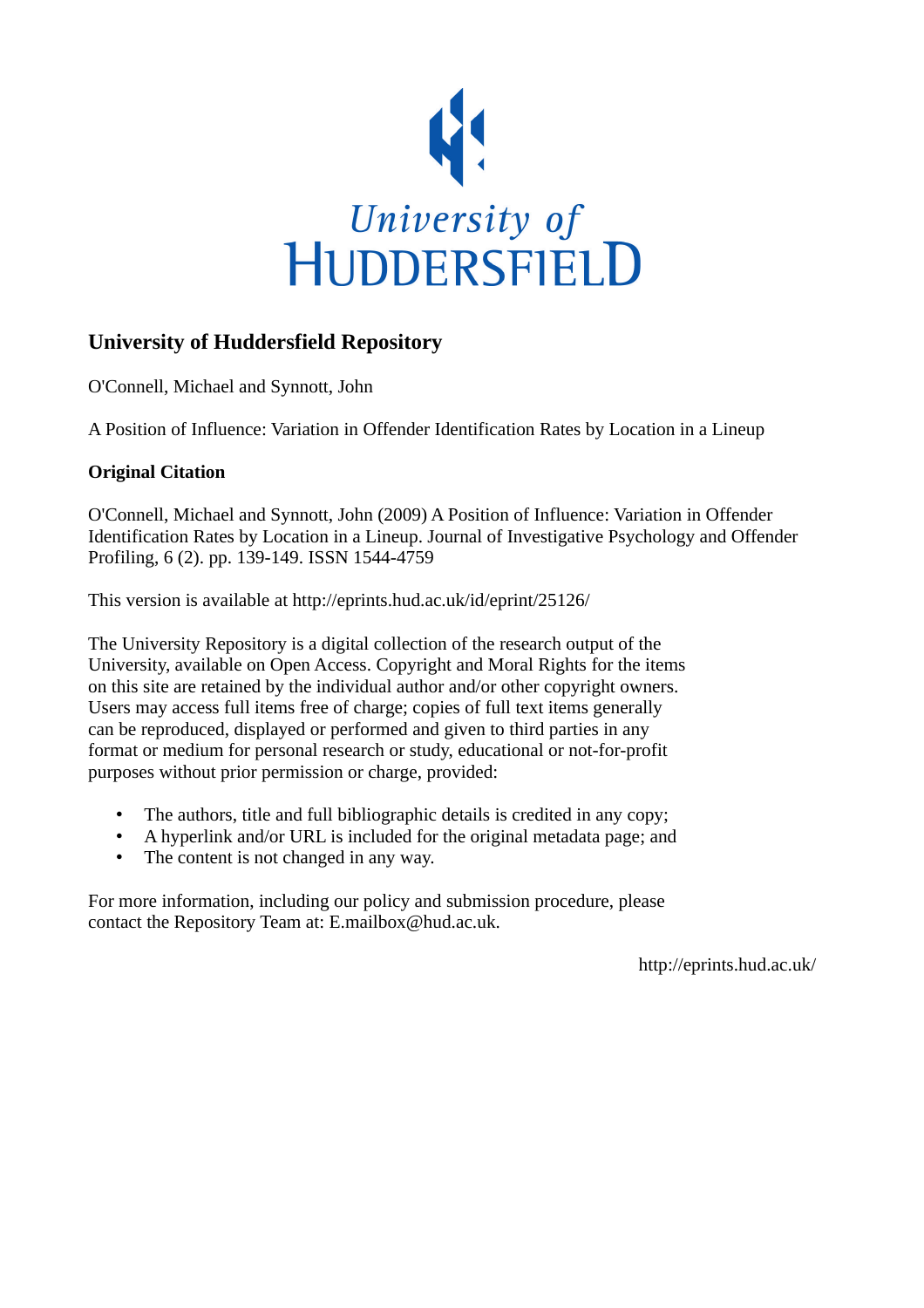#### **Abstract**

*Researchers have identified several threats to the validity of the use of the lineup as a test of true recognition. One concern is related to the structure of the simultaneous lineup. It is argued here that a simultaneous presentation of an array nonetheless requires the viewer to undertake sequential processing of the items in the array. This sequential pattern is unlikely to be random and therefore the position of a culprit in a lineup may have a significant effect on accuracy of witness selection. A simulated crime (snatching of a handbag) was shown to a convenience sample of 84 undergraduates aged between 18-23. In 84 subsequent live lineups, the offender was placed with four foils. He was positioned on the far left [position 1] in 42 cases (50%), and in 14 cases respectively in positions 3 (centre), 4 (centre right) and 5 (extreme right). A very strong association was found between position and correct identification with position 1 placement leading to a significantly lower proportion of correct identification (7.1%) compared to position 3 (50.0%), position 4 (64.3%), and position 5 (21.4%). Steps to remedy possible positional biases are considered.*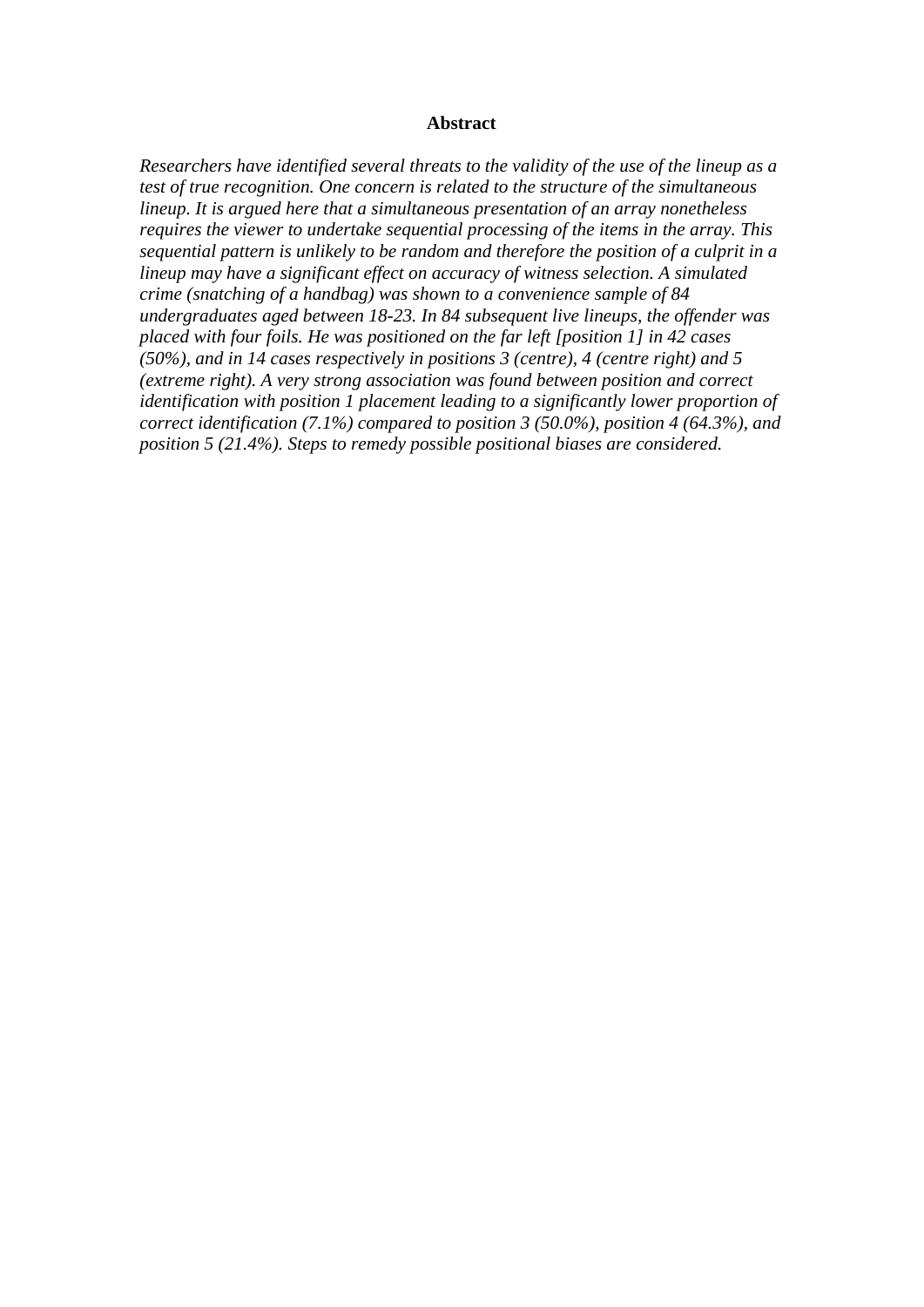# **A Position of Influence: Variation in offender identification rates by location in a lineup**

#### **1. Introduction**

Lineups offer an important opportunity for police to build evidence against a suspect. Wall (1965) described a police lineup or an identity parade as any procedure where more than one person is presented to the witness for the purpose of identification. Given the evidential power of a positive identification of a suspect from a lineup, it is essential that the validity of the procedure can be relied upon. Yet, "scientific eyewitness researchers have shown that certain methods of conducting lineups are particularly likely to promote false identifications of innocent suspects" (Wells et al., 1998; 604). What lineup procedures have been identified as potentially biased against innocent suspects, and what can be done to offset this bias?

*Relative Judgment*: Wells (1984) made the point that eyewitnesses tend to choose the person from the lineup who looks most like the culprit in comparison to the other members. This sounds reasonable until one considers the possibility that the actual culprit may not be present in the lineup. The likelihood then is not that the eyewitness refuses to make a selection, but chooses an innocent suspect. The recommendation made in Wells et al (1998) (and accepted as an official Scientific Review Paper by the American Psychology/Law Society) was that the witness should be warned that the culprit may not be present, and that the suspect should be similar to the foils in appearance. Clark (2005) reported that the present/absent instruction reduces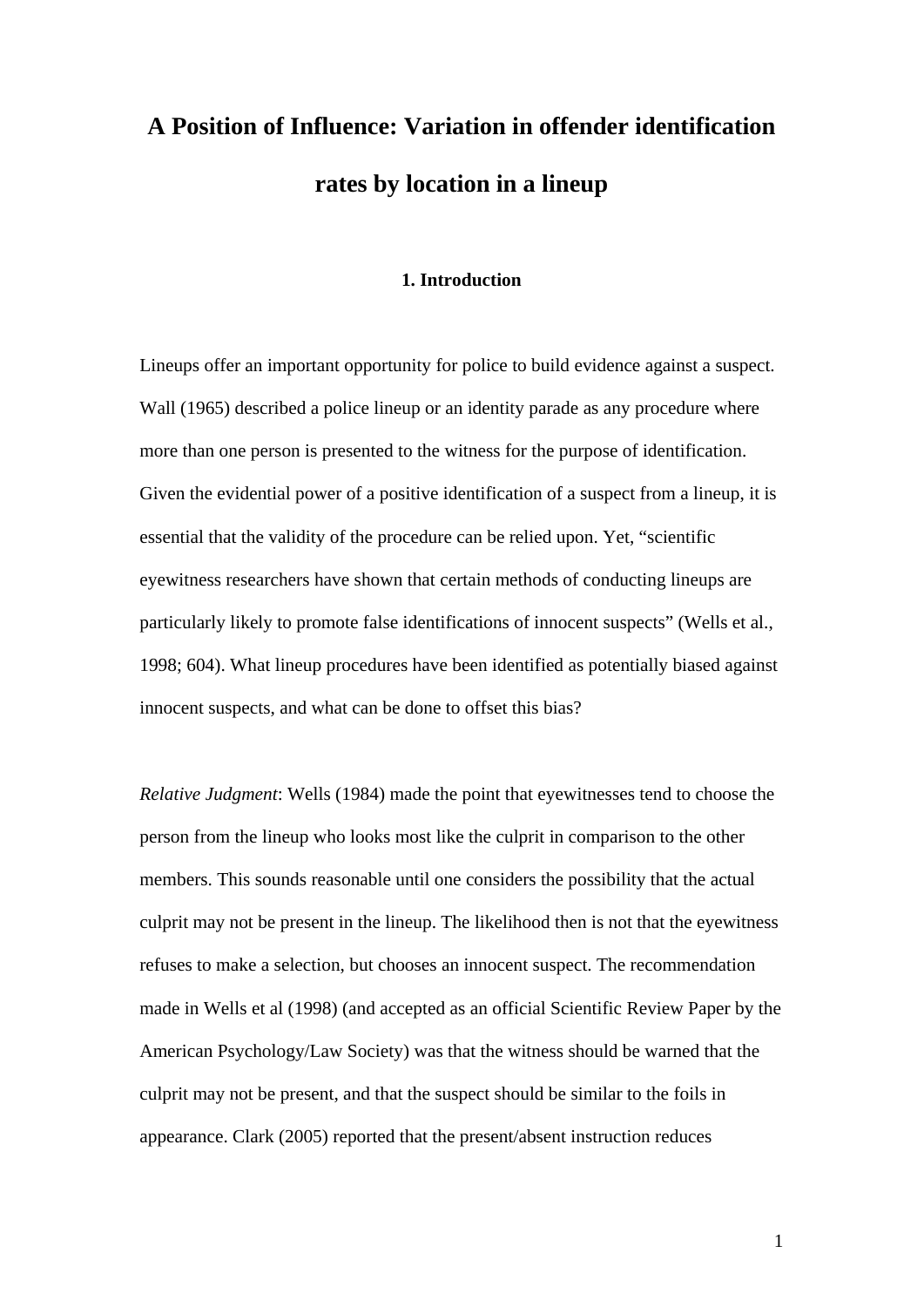mistaken identity when the culprit is absent but also reduces correct identification when the culprit is present.

*Subtle Communication*: The lineup has been analogised to a type of experiment. The benefit of thinking about it in this way is that the literature on problems in experimental validity can then be considered in the context of thinking about lineups. A known problem in psychological experimental research is leaking of the hypothesis to the participant. Fanselow (1975) noted that police officers may inadvertently, subtly and non-verbally, give indications of the suspect they want selected from a lineup. Thompson (1995) reports that subtle communication from the foils to the eyewitness on the suspect's identity may occur, and protection against such nonverbal communication does not exist. Double-blind procedures need to be used in lineup procedures so that the person conducting it does not know which member of the lineup is the suspect. The witness should also be informed that the person conducting the lineup does not know which person in the lineup is the suspect. *Lineup structure and presentation*: The suspect should not stand out in the lineup as being different from the foils. The witness needs to choose the suspect because of true recognition rather than because of some artificial aspect of the lineup. For example, the witness should not choose the suspect because s/he is the only person present to superficially match a verbal description given at an earlier time by the witness, or because s/he is the only one wearing similar clothes to those that the culprit was reported as wearing.

Given these types of problems, Lindsay and Wells (1985) have designed an alternative lineup system, a sequential one, which they argue can reduce false positives associated with the simultaneous lineup. In the sequential lineup, "witnesses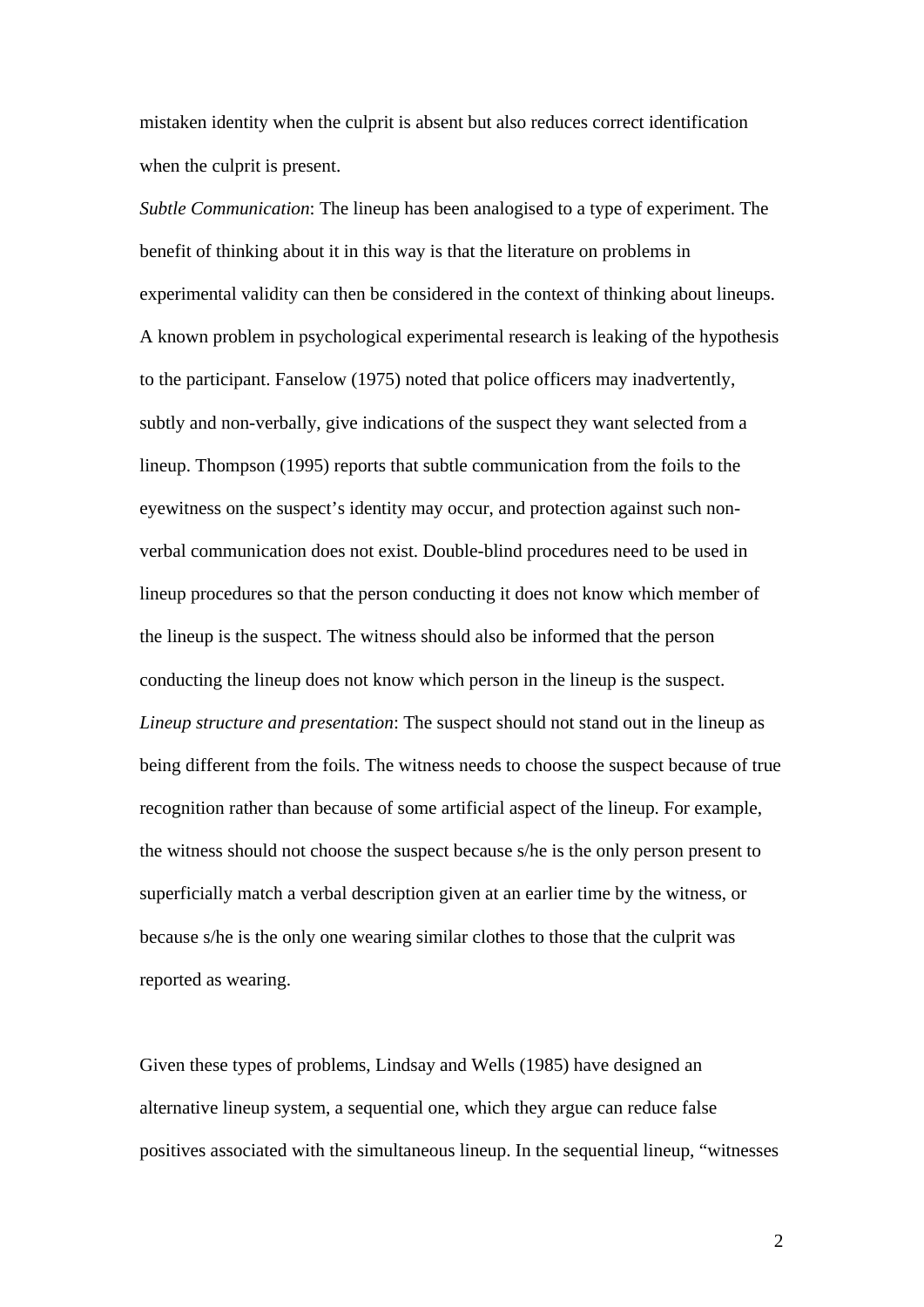view each lineup member individually and decide, before seeing another lineup member, whether or not the person is the criminal. Once a decision is made, the witness is not allowed view that lineup member again" (Lindsay et al., 2009; 14). They argue that the sequential lineup's superiority has led its increasing "adoption ... by police" (ibid.; 19). Malpass, Tredoux and McQuiston-Surrett (2009a) however have questioned the evidential basis for the claim that sequential lineups provide a significant resolution to the problems associated with simultaneous lineups. They acknowledge that the use of sequential lineups is growing but not, they suggest, on the basis of grounded research but aggressive marketing by a number of researchers – "The wholesale promotion of the sequential lineup to criminal justice officials has had the desired effect in several jurisdictions" (Malpass et al., 2009a; 26). In the midst of this spirited debate on the validity and flaws associated with simultaneous and sequential lineups, a third position has been proposed by Brewer and Palmer (in press). They argue that neither lineup mode is likely to produce acceptable accuracy rates and more focus should be on the development of new, more effective procedures.

Our minor contribution to the debate is to begin by noting that while sequential lineup use is increasing (Beaudry and Lindsay, 2006), simultaneous lineups remain the default and widespread mode of choice for police investigative procedures. Therefore it is vital that researchers must continue to scrutinise and uncover the shortcomings of the workings of this method. In the heat of debates such as that between the Lindsay lab group versus the Malpass one (cited above) on current methods is often forged precise ideas about the reform or replacement of the system in place. As Brewer and Palmer note (in press), there has been an enormous amount of debate on lineup mode,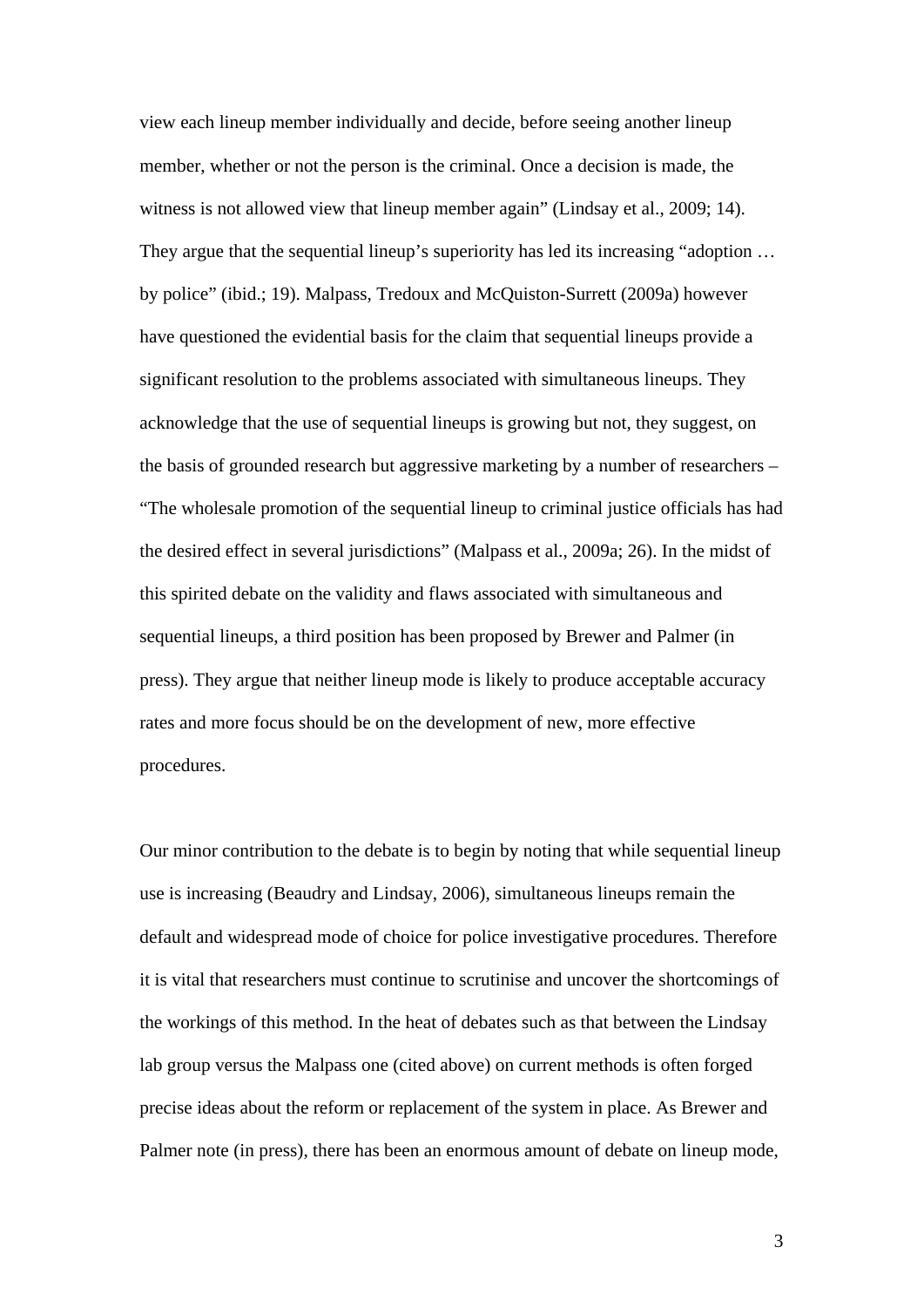a reflection of the importance academic researchers attribute to it. And as Malpass et al. (2009b) have noted, academic research that directly impacts on policy implication, and especially on police investigative techniques imposes greater demands and responsibilities on researchers – "academic researchers generally do not encounter the complexities of policy development. Ordinarily they are free to follow their own lines of inquiry … without responsibility to identify and explore directions not taken" (pp 1-2). Problems with the simultaneous lineup, and potential for its change remain an urgent area of investigation for academic researchers.

If we reflect on what is involved in a simultaneous lineup, it is clear that the simultaneous element is in the *presentation* of an array of people or photos. What it cannot mean is the simultaneous *processing* of all the elements in the array since it would be impossible for an individual witness to complete such a processing task all at once. From this banal observation comes the implication that even a simultaneous presentation involves a sequential - all be it micro-sequential - processing of say, five faces, typically. Our hunch is that this sequence, the order of viewing of each member of an array, is very unlikely to be random, in a scientific sense, or even in the everyday sense of being pattern-less. Rather, for people in the western world, faced with an array of items to process, the default mode of processing will be from left-toright and, where relevant, top-to-bottom. Of course, some individuals may show idiosyncrasies and decide they will work from left to right. This, we would guess, would be the exception and would have to involve a conscious over-ruling of the automatic mode of array-processing. This guess could be tested empirically via eyetracking hardware, though it would seem to be a reasonable default assumption. If it is valid, it means that for the majority of witnesses in a lineup, the first person they will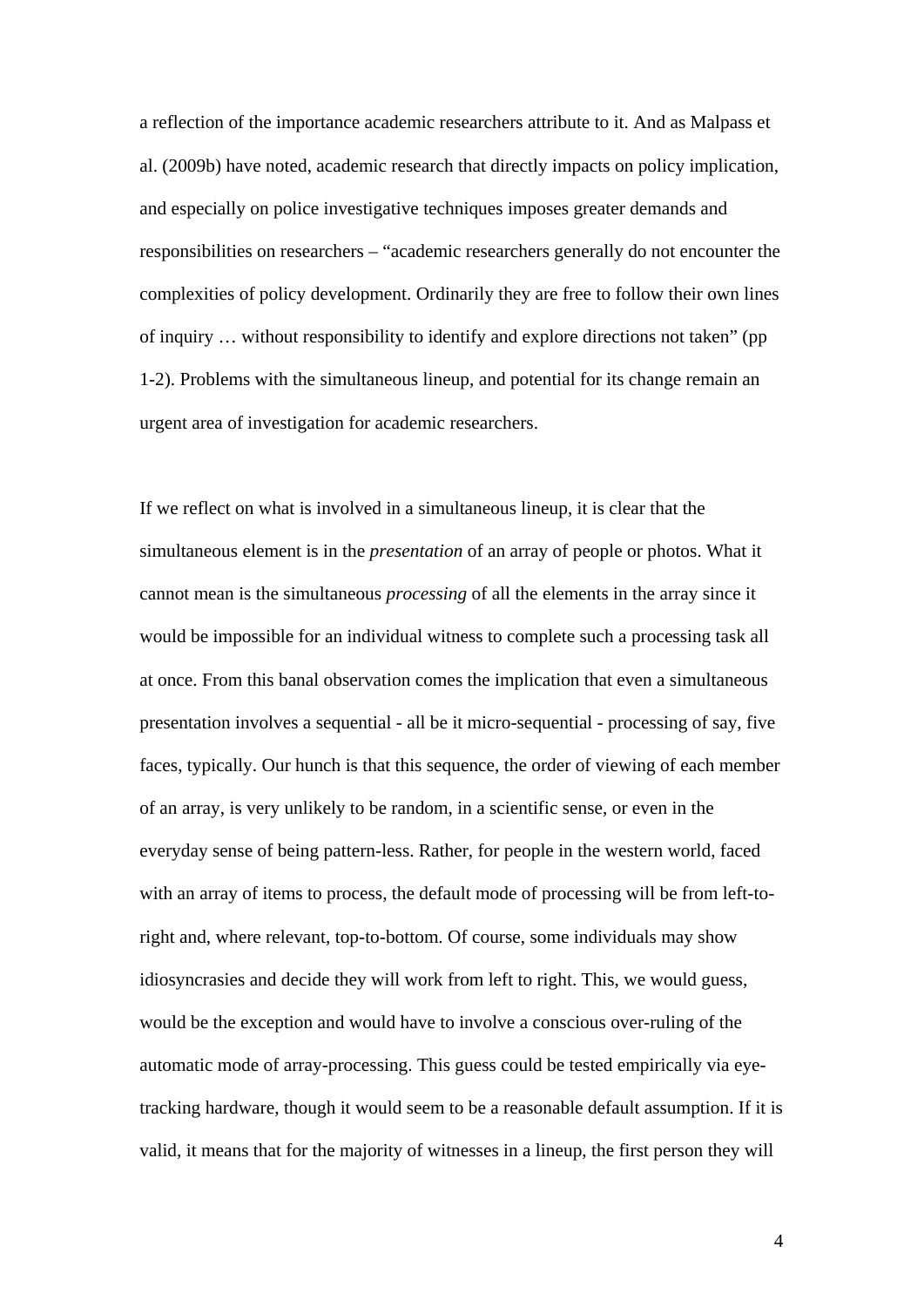scan will be the person on the extreme left of the array, and the last person will be the person on the far right.

This likely order of viewing for witnesses in western countries may be utterly trivial or it may be significant. We have not found a literature within psychology which offers any direct suggestion that position in an array is significant. However we do note the widespread acceptance in marketing, in the area of product placement, that people tend to focus more easily on objects to the right of their field of vision. Many advertisers design their advertisement to place the product logo on the right hand-side, in the belief that the most recent content the eye meets will create a lasting impression, see Kress and van Leeuwen (1996). An article in the Economist (2008) entitled 'How the Brain Buys' argued that the "right-hand-side of an eye-level selection is often considered the very best place [for product placement on store shelves], because most people's eyes drift rightwards", Economist Dec 18<sup>th</sup>, 2008. Could the same rightward tendency extend to, and undermine the correct identification of an offender in a lineup? If so, this would mean that a human bias – perhaps derived from cultural rules about reading - makes the lineup structure inherently unfair as suspect position in a lineup could be associated with unequal amounts of attention by the witness seeking to make a culprit identification. The current study examines the proportions of correct identifications per position by witnesses who had viewed a simulated crime, and were subsequently asked to identify the culprit from a five-person lineup.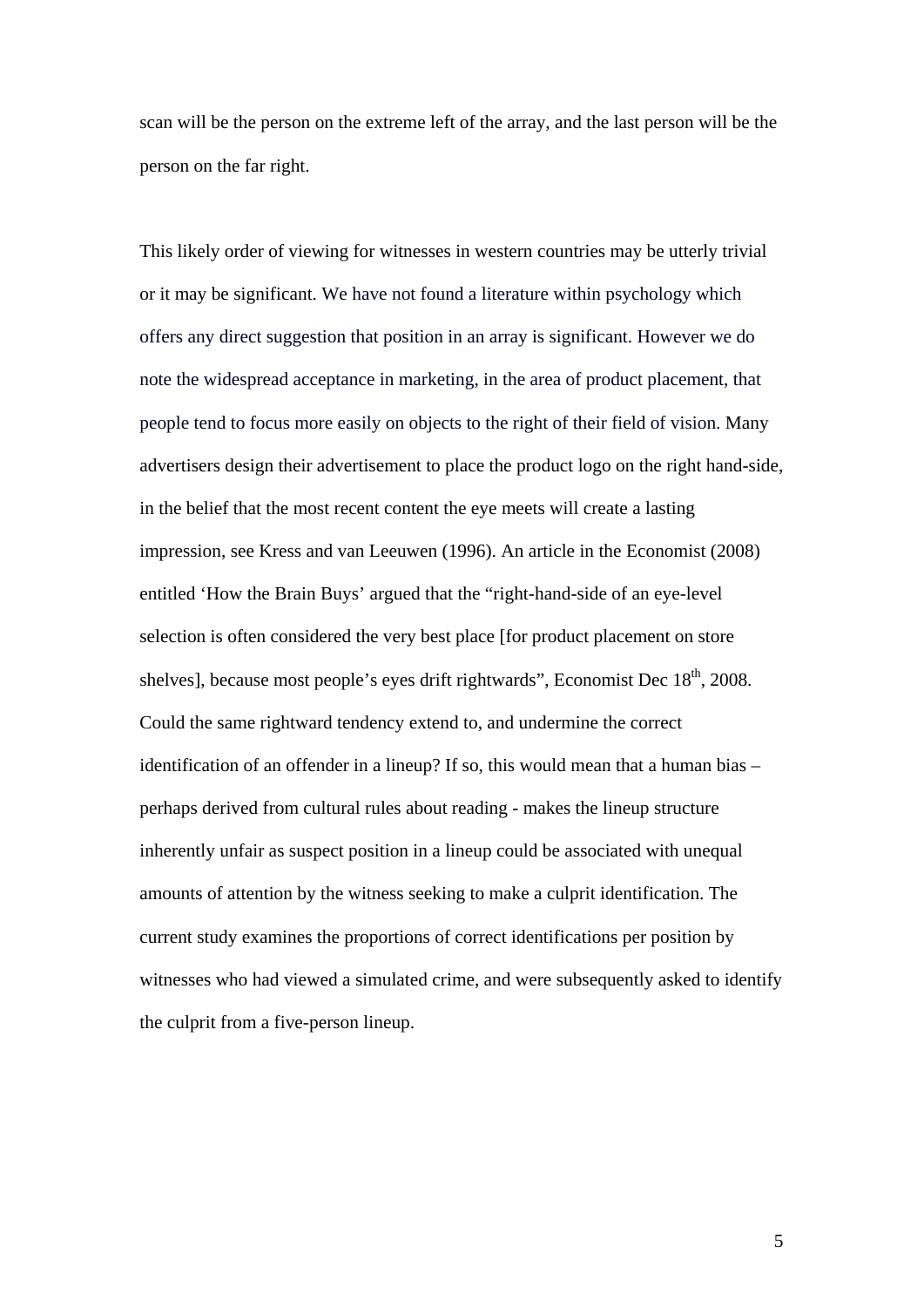#### **2. Method**

#### **Materials**:

A simulation of a crime (handbag snatch) was carried out and recorded; a professional cameraman was hired, and a venue and actors were chosen. Following editing, the crime simulation (including build-up) lasted for approximately two minutes (DVD available). The offender who snatched the handbag was on screen for only a few seconds. A DVD player and television were used to show the crime to participants.

#### **Participants:**

The participants were a convenience sample of 84 (1:1 gender ratio) undergraduate students selected from their campus. The age range was 18-23 years with a mean age of 20.48 years and a standard deviation of 1.22 years.

#### **Offender and Foils in Lineup:**

 This group consisted of five males with an age range of 17-18 years, a mean age of 17.6 years (standard deviation of age  $= 0.55$ ). (See Appendix A for photographs.) The selection of the foils was based on a number of principles, for example closeness in age, similarity in height (all approximately six foot tall), of muscular build, of European ancestry and Irish nationality, dark hair colour, and wearing casual contemporary dress. The foils (and the culprit) were selected from a local secondary school and were all members of that school's rugby team thus accounting for their similar build.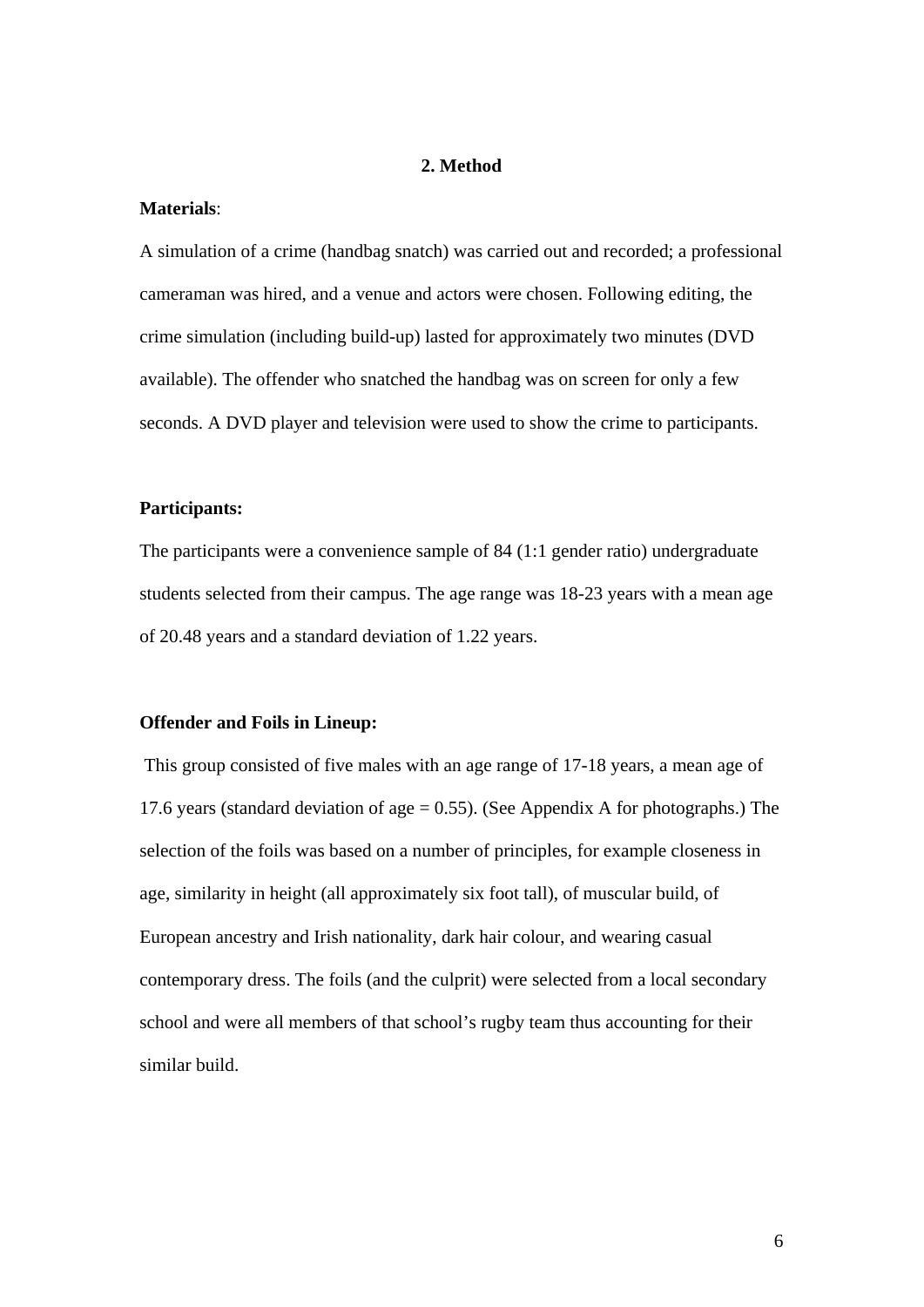#### **Procedure:**

1

Ethical clearance was obtained from the Human Ethics Research Committee of the institution of the researchers. Participants were told that they would be shown a video of a short film; and that they would be asked a few questions after viewing the clip. The participants were not informed about the content of the film so as to make it as realistic as possible. On viewing the video, they were asked to indicate via a scale from 1-10 (with 1 being not at all confident, and 10 being very confident) their degree of confidence in subsequently picking the offender from a lineup.

A day and time was then arranged (no more than a week later) for the participant to return and try to select the suspect from a live lineup which included the 'culprit' and four foils. A simultaneous lineup was used where the suspect and foils stand side by side. The witness entered the room by a door which faced towards the centrally placed member of the lineup (position 3). They were told that there was no time limit and they could move left or right if they wished. (Most moved to face the lineup member in position 1 and then gradually shifted right offering anecdotal support for a default left-right order in array processing.

The position of the culprit in the lineup was manipulated to test its impact. The culprit spent half of the 84 trials standing in the first position of the line up (extreme left); in the other 42 trials, his position was equally distributed among position 3 (centre), position 4, (centre right) and position 5 (extreme right), see table 1. He was never placed in position number two (centre left)<sup>1</sup>.

<sup>&</sup>lt;sup>1</sup> In choosing positions for the offender, an obvious possibility was to place him in each of the five positions for an equal number of trials. However, because the study was exploratory in relation to positioning, we pursued a hunch that the main effect might be non-linear rather than linear, and that the impact of position would be on 'first position [extreme left]' versus 'the rest'. To ensure suitable statistical power for our analysis, we therefore placed the culprit in the extreme left position for 50% or 42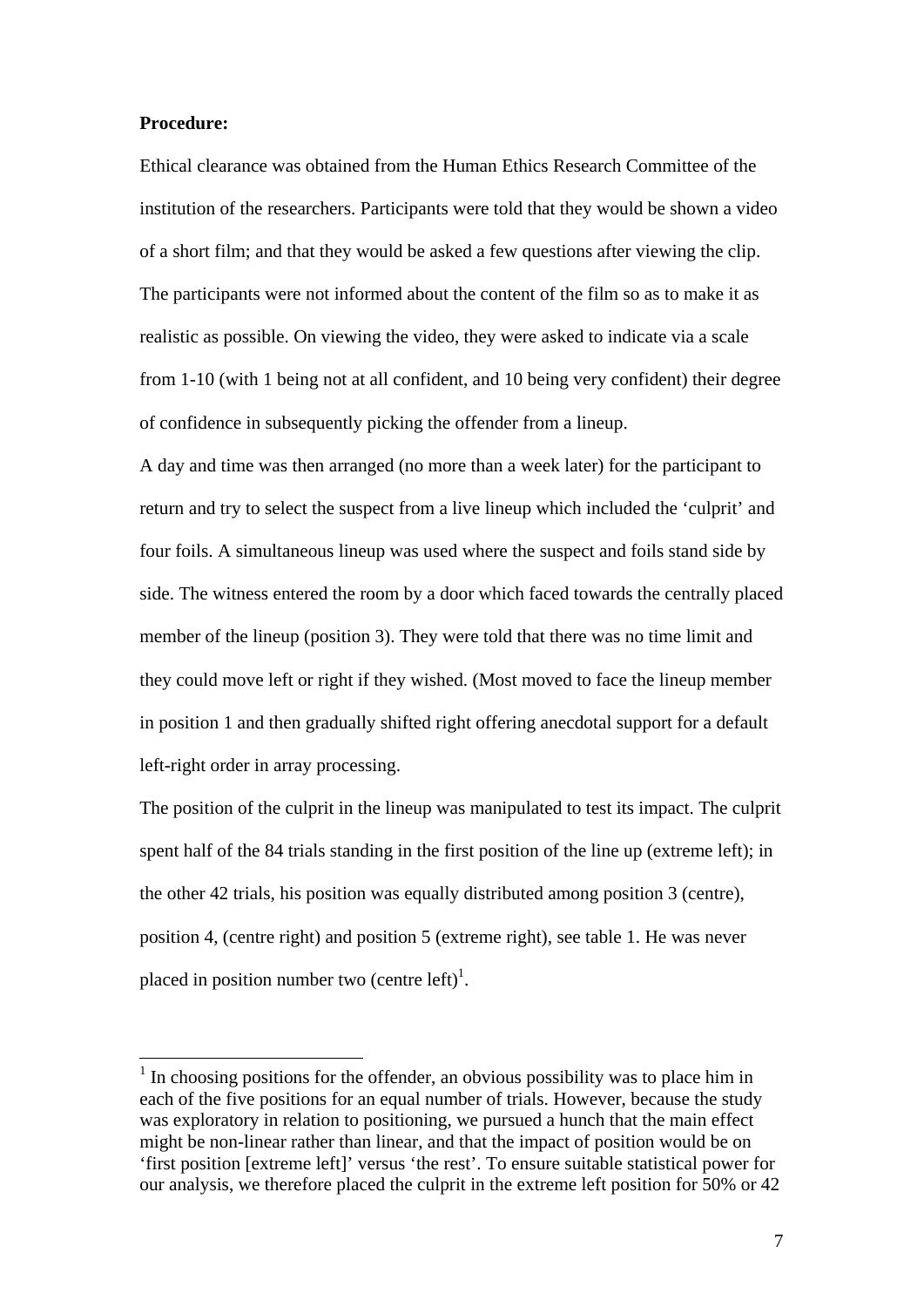#### **3. Results**

How accurate were the participants in correctly identifying the culprit? With five possible positions, by chance one would expect a success rate of 20%. Of 84 lineup trials, therefore, one would expect about 17 trials to be successful. The culprit was actually selected 22 times, and failed to be identified 62 times, giving a success rate of 26.2%. This is not significant at the 0.05 level; in fact, p=0.14. (The minimum number of successful trials required for statistical significance was 24 out of 84.) Those making successful identifications were more confident about their choice, with the correct group averaging a confidence score of 6.6, while the incorrect group's mean was 5.7. The probability of this difference approached but did not reach significance  $(p=0.06)$ .

However, the main focus of the study was on the effect of position. Was there an association between the position of the culprit and the proportion of correct identifications? In table 2, the actual (observed) number, expected number and percentage of correct and incorrect identifications made in each position are presented. (The reader is reminded that the culprit was placed on the extreme left, that is position 1, 50% of the time, and never in position 2.)

#### Table 2 ABOUT HERE

of the trials, and the shared the remaining trials among the centre, centre right and extreme right positions.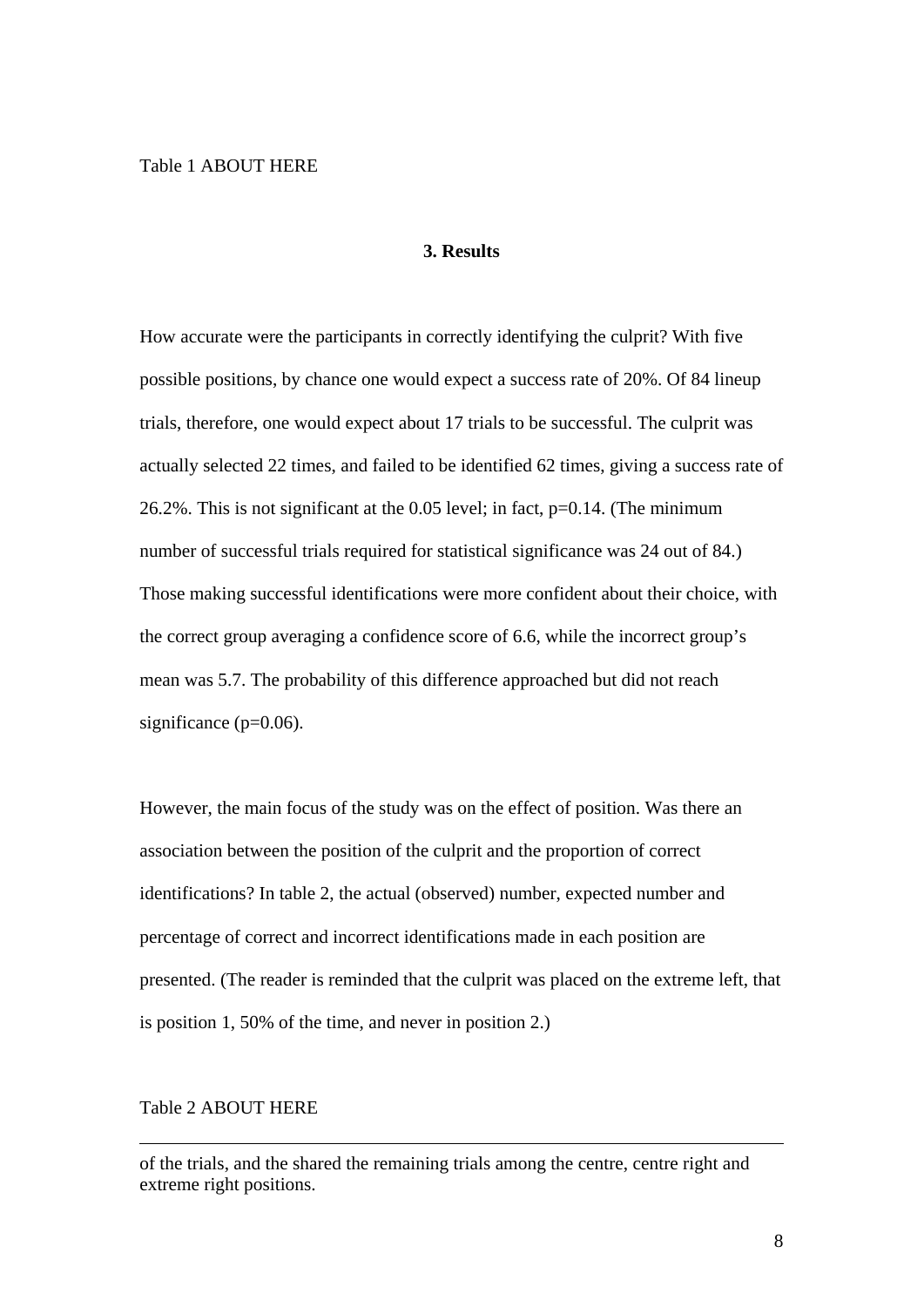The association between position and identification success/failure is clearly very strong. The chi-square likelihood ratio value = 22.8,  $p < 0.01$ , df = 3. Pairwise comparisons of cell proportions (at the 0.05 significance level, with Bonferroni correction for multiple comparison) indicated that the percentage of selections made for position 1 and position 3 differed significantly from one another, and that the percentage of selections made for position 1 and position 4 differed significantly from one another. The proportion of selections of position 5 did not differ significantly from positions 1, 3 or 4. The proportions of selections for positions 3 and 4 did not differ significantly from each other.

Figure 1 presents the difference graphically between the success rates of the four positions.

#### Figure 1 ABOUT HERE

The positions selected in all the cases of failed identification can also be examined. Figure 2 presents the percentage of times each of the positions was selected when an incorrect identification was made.

Figure 2 ABOUT HERE

The under-selection of the culprit when in position 1 is visually demonstrated in figure 2. Another way to describe this bias is that although the culprit is placed in position 1 in 50% of all trials, and in either positions 3 and 4 in total 33.3% of trials,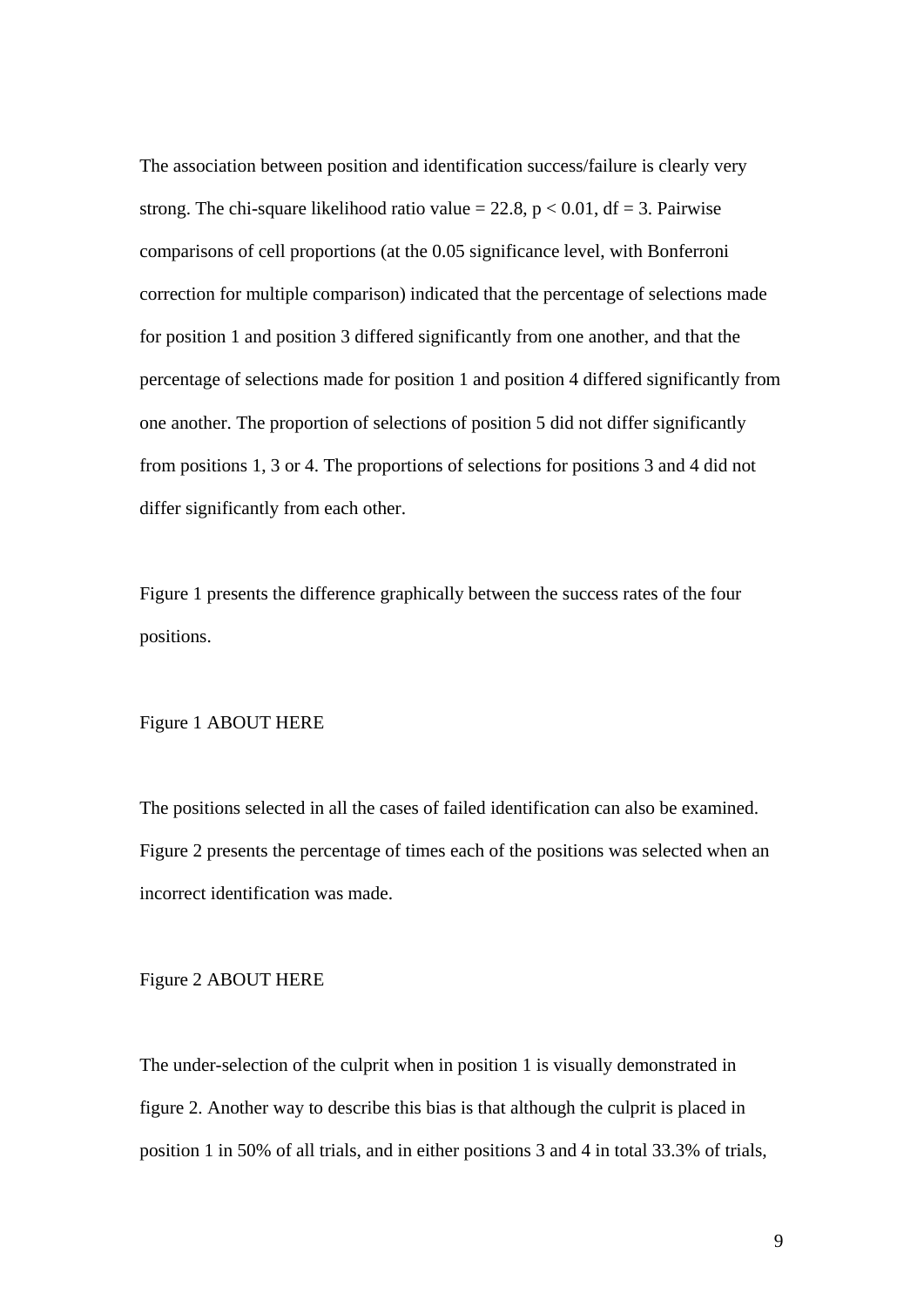position 1 was only selected by the identifiers in 6.0% (n=5) of trials, while positions 3 and 4 were in total selected in 66.7% (n= 56) of trials.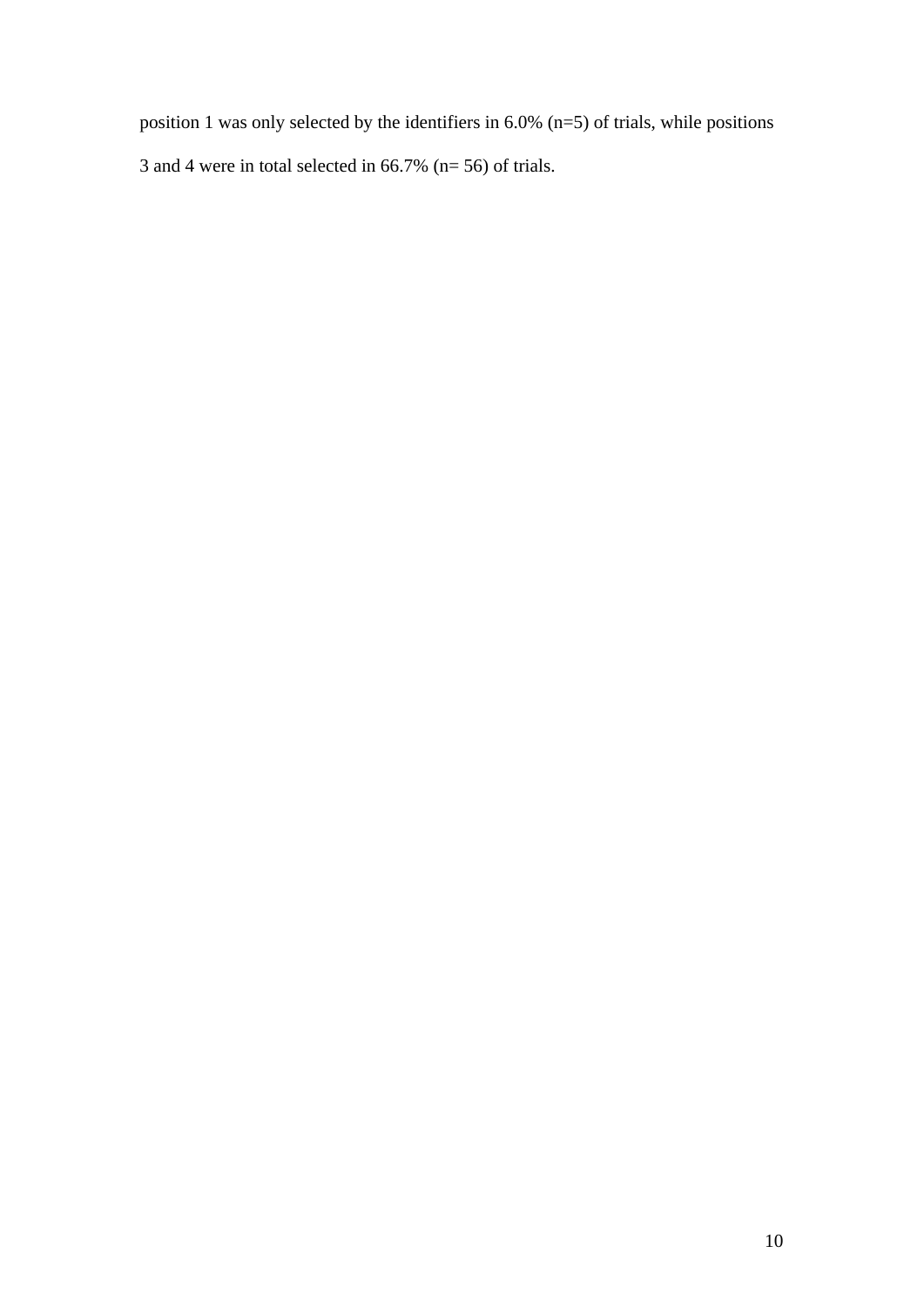#### **4. Discussion**

The study was an exploratory one examining whether positioning in a lineup array could have an impact on frequency of selection. The rationale that there might be such a bias was based on an assumption about people in the west attending to an array in a non-random and typically left-to-right sequential order. The claims of a similar bias in product selection of goods on store shelves added a little further weight to the study rationale. It was examined whether the same bias might be transferred to suspectselection in lineups and there did appear to be evidence that position in a lineup array is associated with varying chance of witness selection. Assuming that the results of this study are generalizable, it adds to the doubts about whether selection of a suspect from a simultaneously-presented lineup is based on true recognition factors alone. It suggests that an artificial and arbitrary aspect of the lineup, namely lineup position, can influence suspect-selection to a significant degree.

What steps are needed to prevent the possible distortion of evidence in criminal cases using lineups? Obviously replication of this study is essential to check whether the association between position and selection (and specifically the rejection of the far left position, and preference for centre and centre-right) is a reliable, or a rogue finding. A replication that demonstrated that people who had learned to read in for example an Arabic culture - processing an array by default from right to left - tended to show a complementary bias would of course be very powerful. However given that the data showed a preference for selection from the centre and centre-right, but not extreme right of the array, a cumulative pressure on selection towards the right is not supported and thus weakens the left-right reading style hypothesis. A tentative and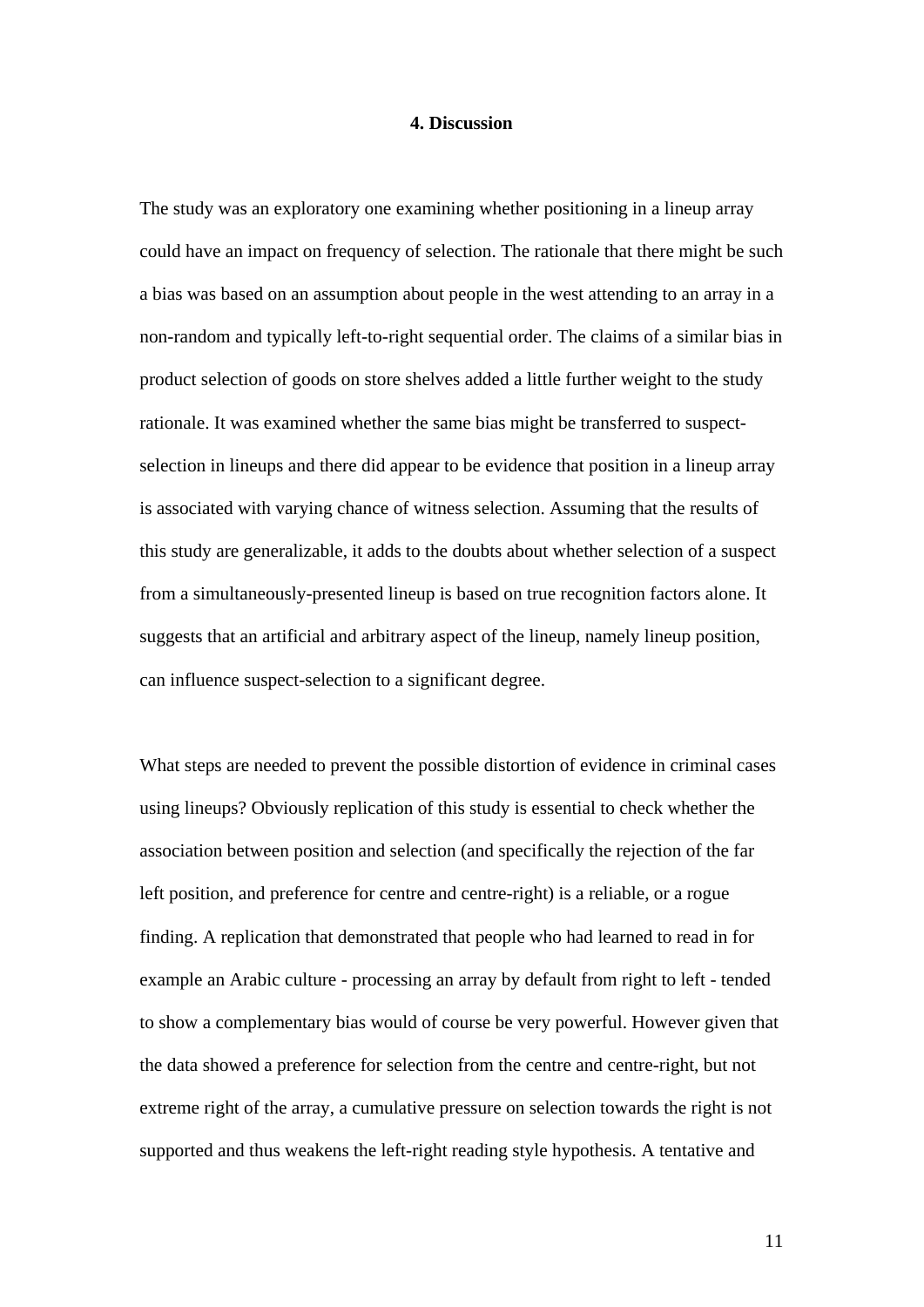alternative speculation is that the position bias might be better described as a centring pressure, and that more attention is given to those clustering around the centre. However in this study design, the culprit was never placed in the centre-left position so that possibility cannot be rigorously tested.

However, it is clear from the data that there was a significant association between location and selection. What steps could be taken to counter this? Clearly the police should not adopt a rule against placing the suspect in any particular position (although according to these data, the defence side should prefer to keep their client out of the centre and centre-right position, while the prosecuting side should try to avoid placing the suspect in the extreme left position), as such a practice, formal or informal, would certainly become widely known. At the very least, the position of the suspect should be chosen by a formal randomization procedure. Where there are multiple witnesses seeking to identify the same suspect, the random selection of position should be rerun before each lineup. It might be feasible, if time-consuming, to rotate the positions of the suspect and foils a number of times, and to ask the witness to defer their selection until this multiple rotation has occurred. Or at the very least, the witness him/herself could be asked to alter their viewing position to ensure some change in perspective.

As noted above, Lindsay and Wells (1985) and Wells et al (1998) have argued for the use of sequential lineups – where each member of the group of foils and suspect are viewed individually and separately - instead of simultaneous ones, as in the regular lineup where the witness views the group of foils and suspect all at once. However, there are known primacy and recency effects in the processing of, and attention to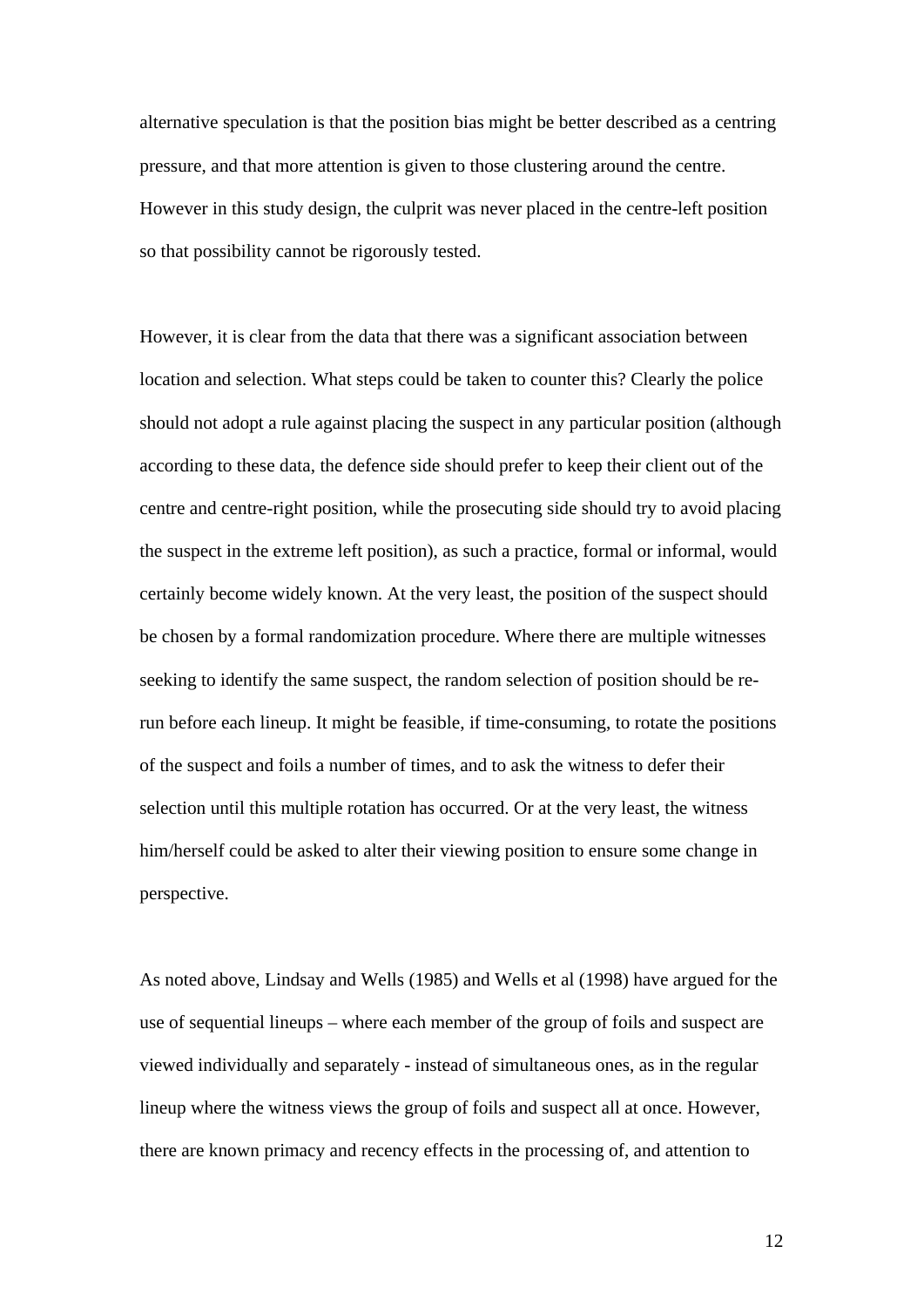information cues, and effects like these cannot be ruled out with sequential lineups. Indeed as we have argued, a simultaneous presentation of the lineup array nonetheless involves a sequential processing of the members of the array.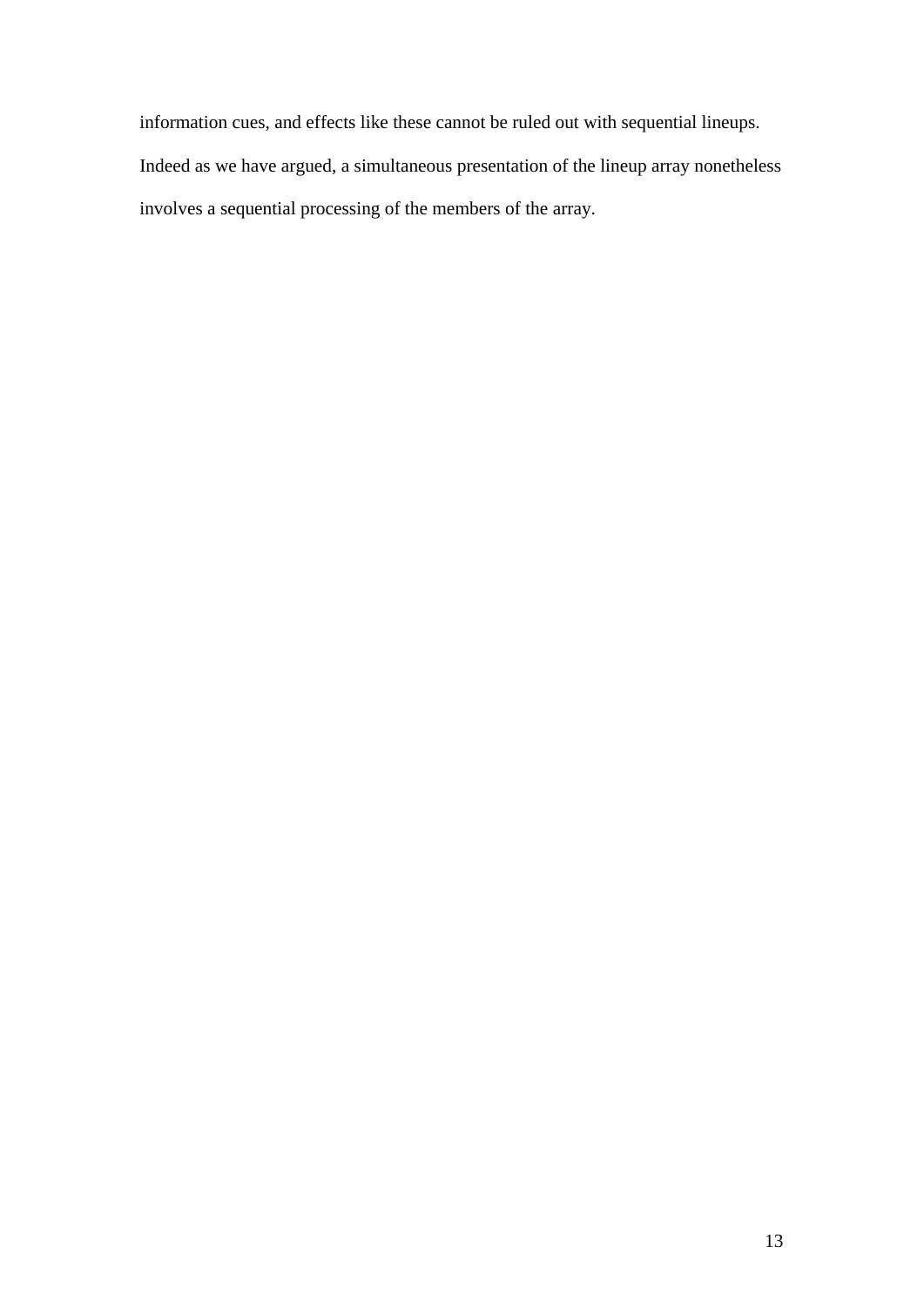#### **References**

Beaudry, J.L & Lindsay, R.C.L. (2006). Current identification procedure practices: A survey of Ontario police officers. *Canadian Journal of Police and Security Services, 4,* 178-183.

Clark, S.E. (2005). A re-examination of the effects of biased lineup instructions in eyewitness identification. *Law and Human Behaviour*, *29*, 575-604.

*Economist* (2008), How the brain buys. Dec  $18<sup>th</sup>$ .

Fanselow, M. (1975). How to bias an eyewitness. *Social Action and the Law*, *2*, 3-4.

Kress, G. & van Leeuwen, T. (1996). *Reading Images: The Grammar of Visual Design*. London: Routledge.

Lindsay, R.C.L., Mansour, J.K., Beaudry, J.L., Leach, A., Bertrand, M.I. (2009). Sequential lineup presentation: Patterns and policy. *Legal and Criminological Psychology, 14*, 13-24.

Lindsay, R.C.L. & Wells, G.L. (1985). Improving eyewitness identification from lineups: Simultaneous versus sequential lineup presentation. *Journal of Applied Psychology*, *70,* 556-564.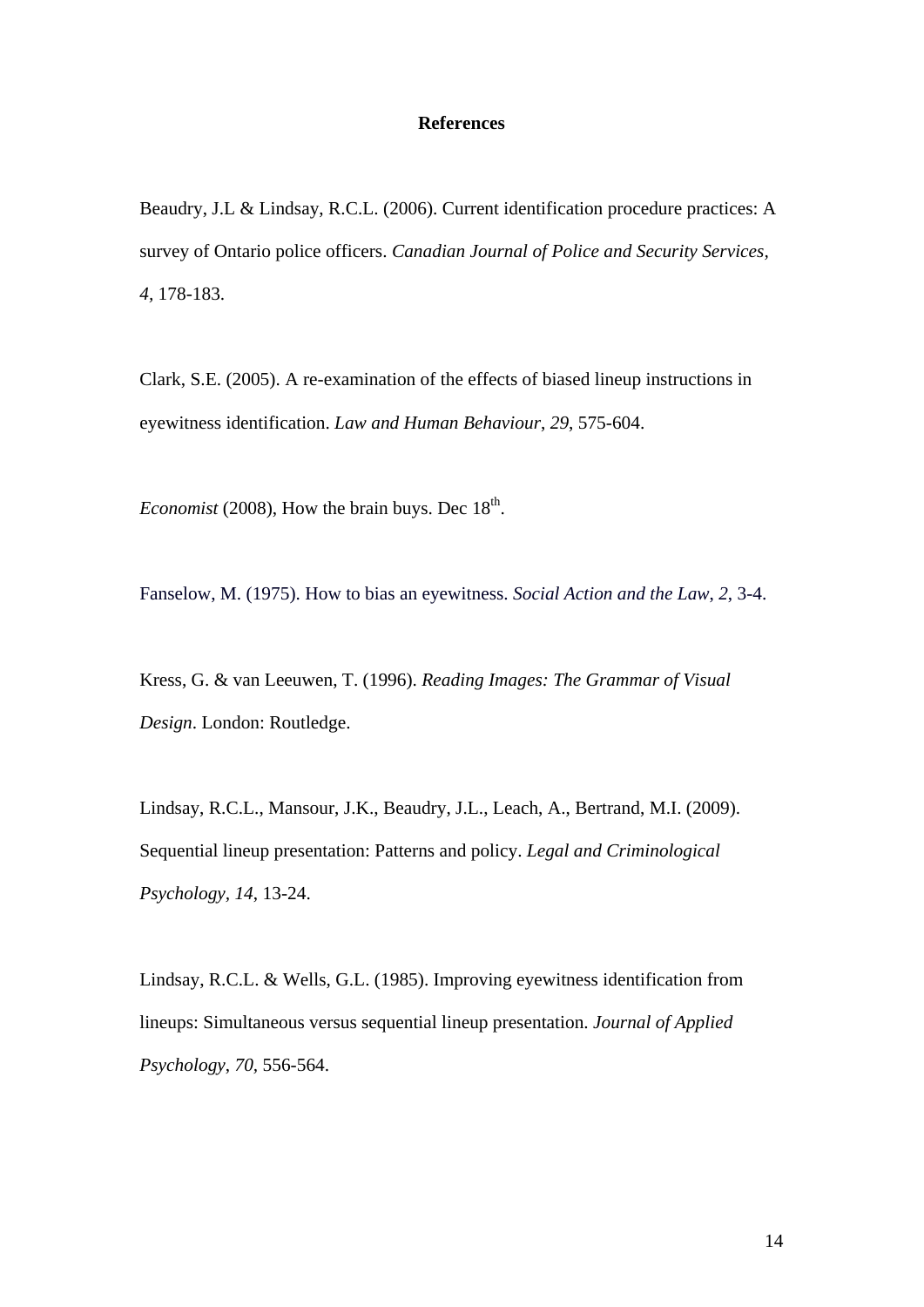Malpass, R.S., Tredoux, C.G., McQuiston-Surrett, D. (2009a). Response to Lindsay, Mansour, Beaudry, Leach and Bertrand's 'Sequential lineup presentation: Patterns and policy'. *Legal and Criminological Psychology, 14*, 25-30.

Malpass, R.S., Tredoux, C.G., McQuiston-Surrett, D. (2009b). Public policy and sequential lineups. *Legal and Criminological Psychology, 14*, 1-12.

Thompson, D.M. (1995). Eyewitness testimony and identification tests. In N. Brewer and C. Wilson (Eds.), *Psychology and Policing*. New Jersey: Lawrence Erlbaum.

Wall, P. (1965). *Eyewitness identification in criminal cases*. Springfield, Illinois: Charles C. Thomas.

Wells, G. L., Small, M., Penrod, S.D., Malpass, R, S., Fulero, S.M. & Brimacombe C.A.E. (1998). Eyewitness identification procedures: recommendations for lineups and photospreads. *Law and Human Behavior. 22*, 603-647.

Wells, G.L. (1984). How adequate is human intuition for judging eyewitness testimony? In G.L. Wells & E .F Loftus (Eds.), *Eyewitness testimony: Psychological perspectives*. New York: Cambridge University Press.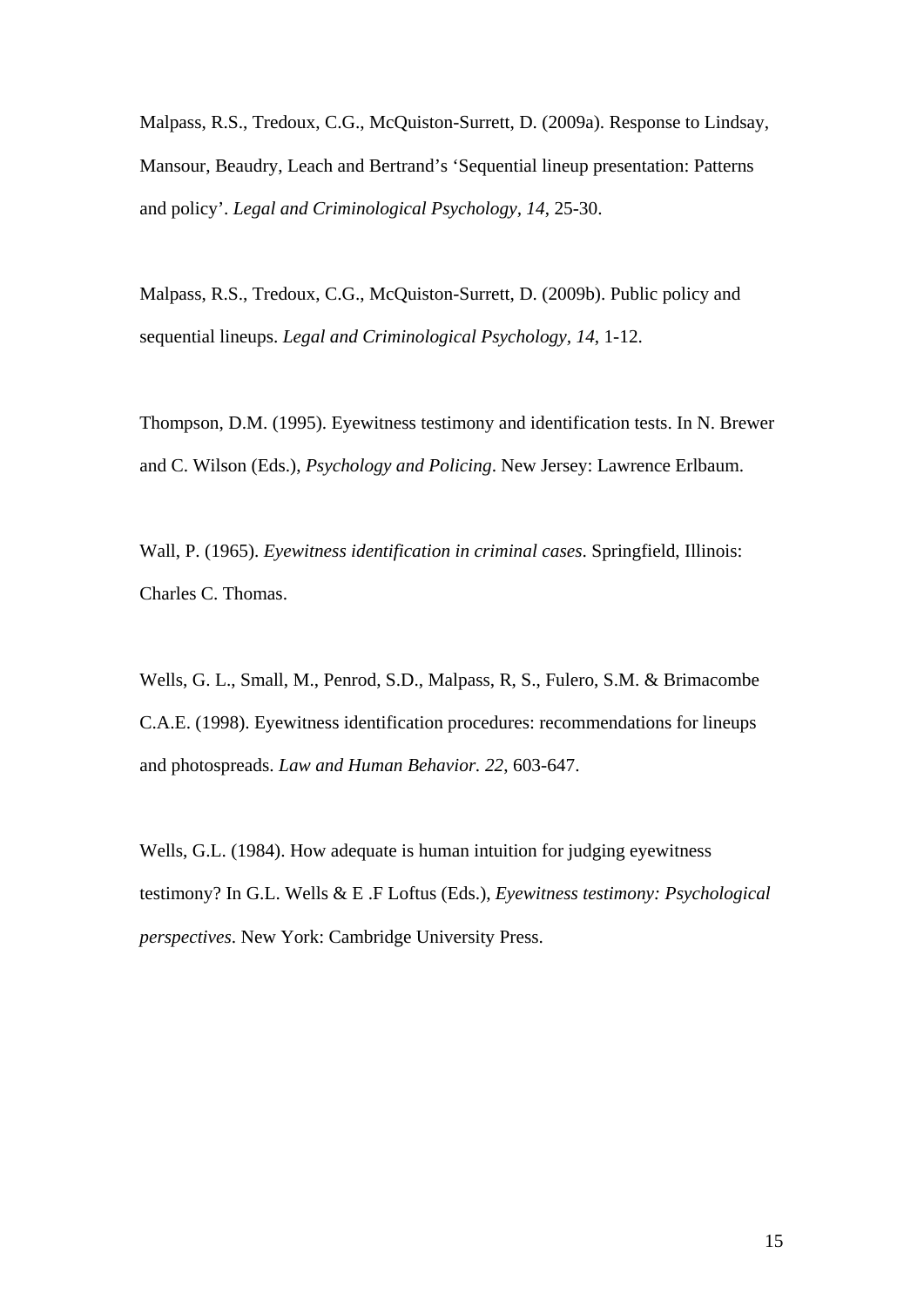## **Appendix A: Photographs of Lineup foils and Suspect**

## **Foil 1**

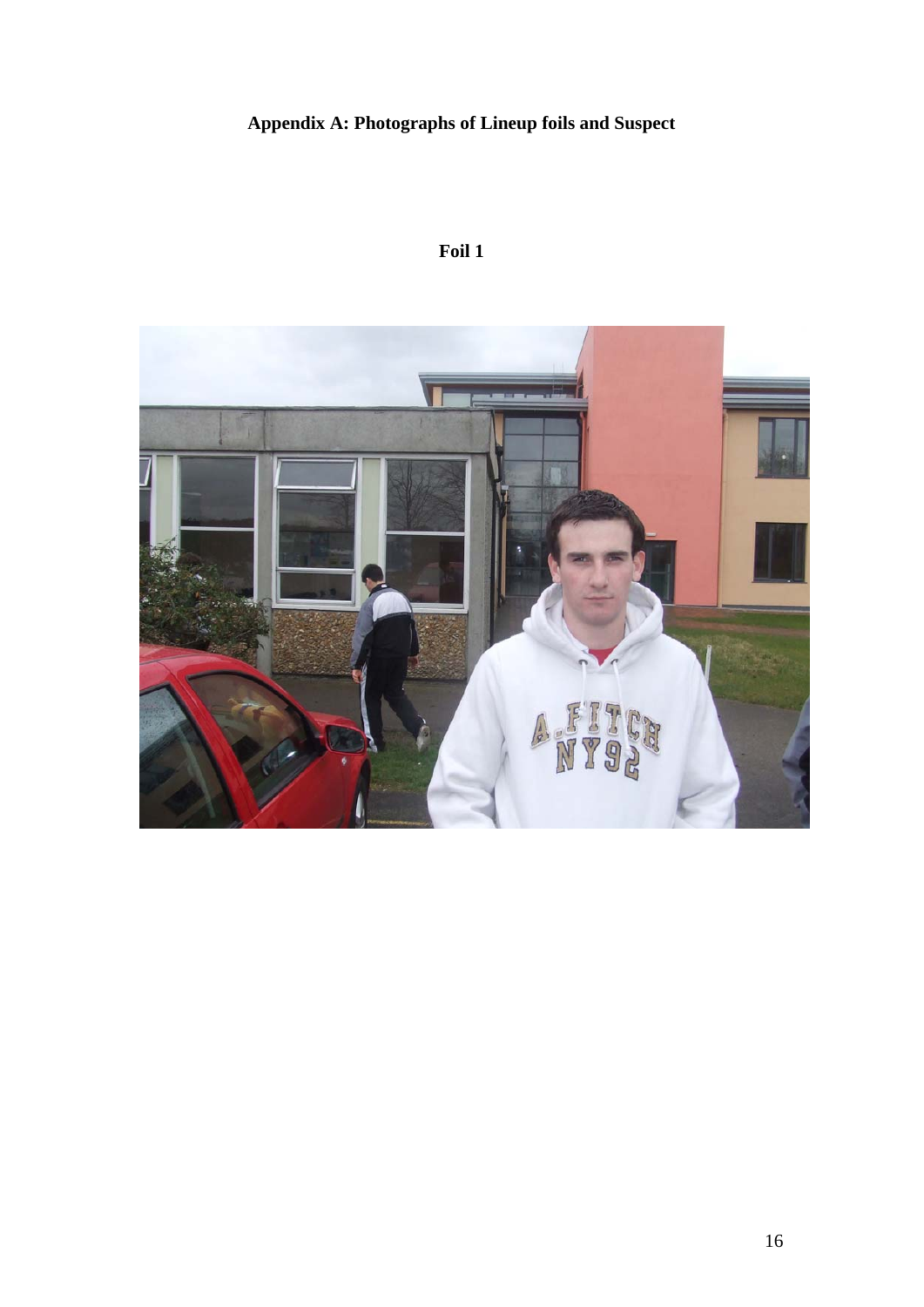![](_page_18_Picture_0.jpeg)

![](_page_18_Picture_1.jpeg)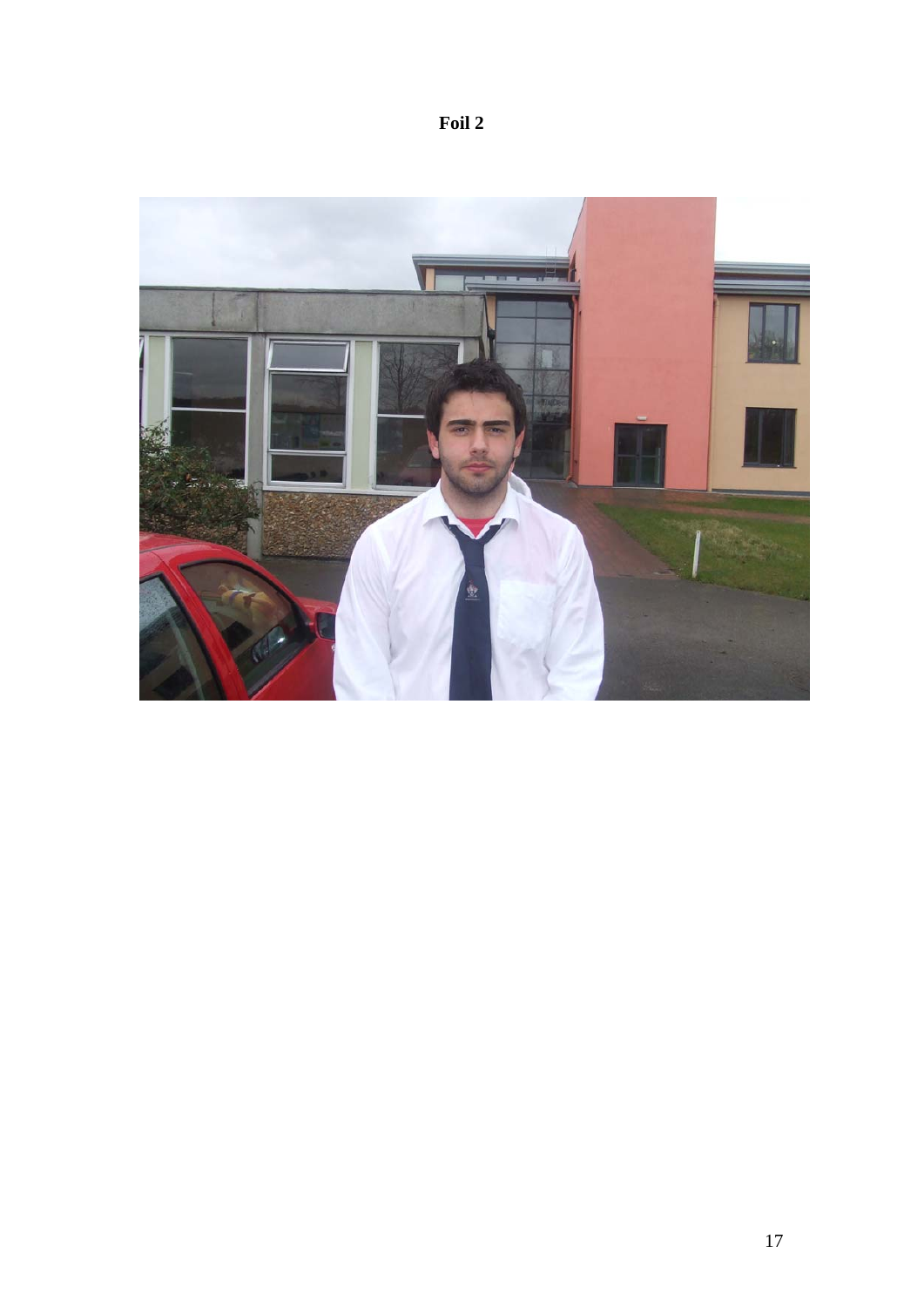![](_page_19_Picture_0.jpeg)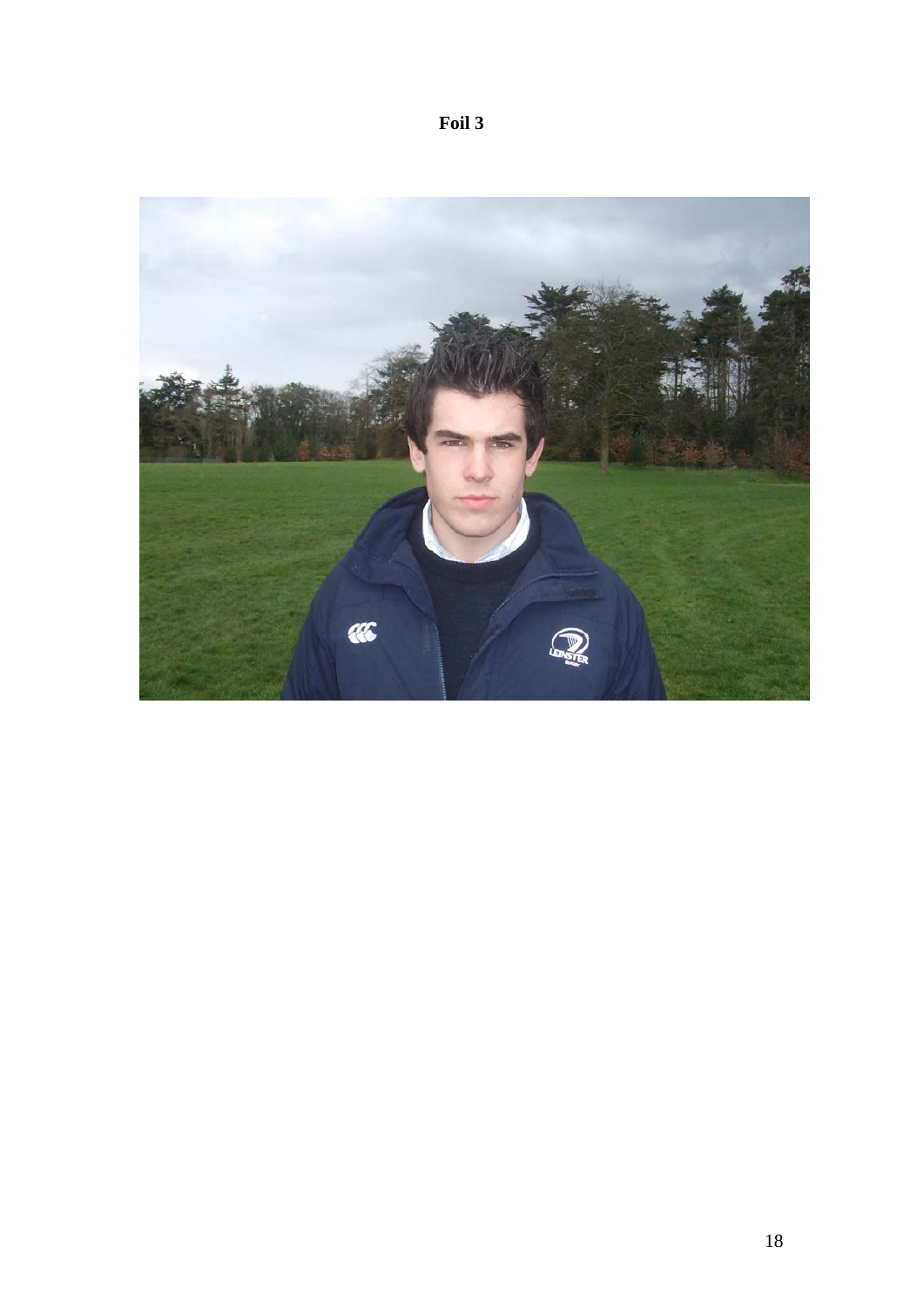![](_page_20_Picture_0.jpeg)